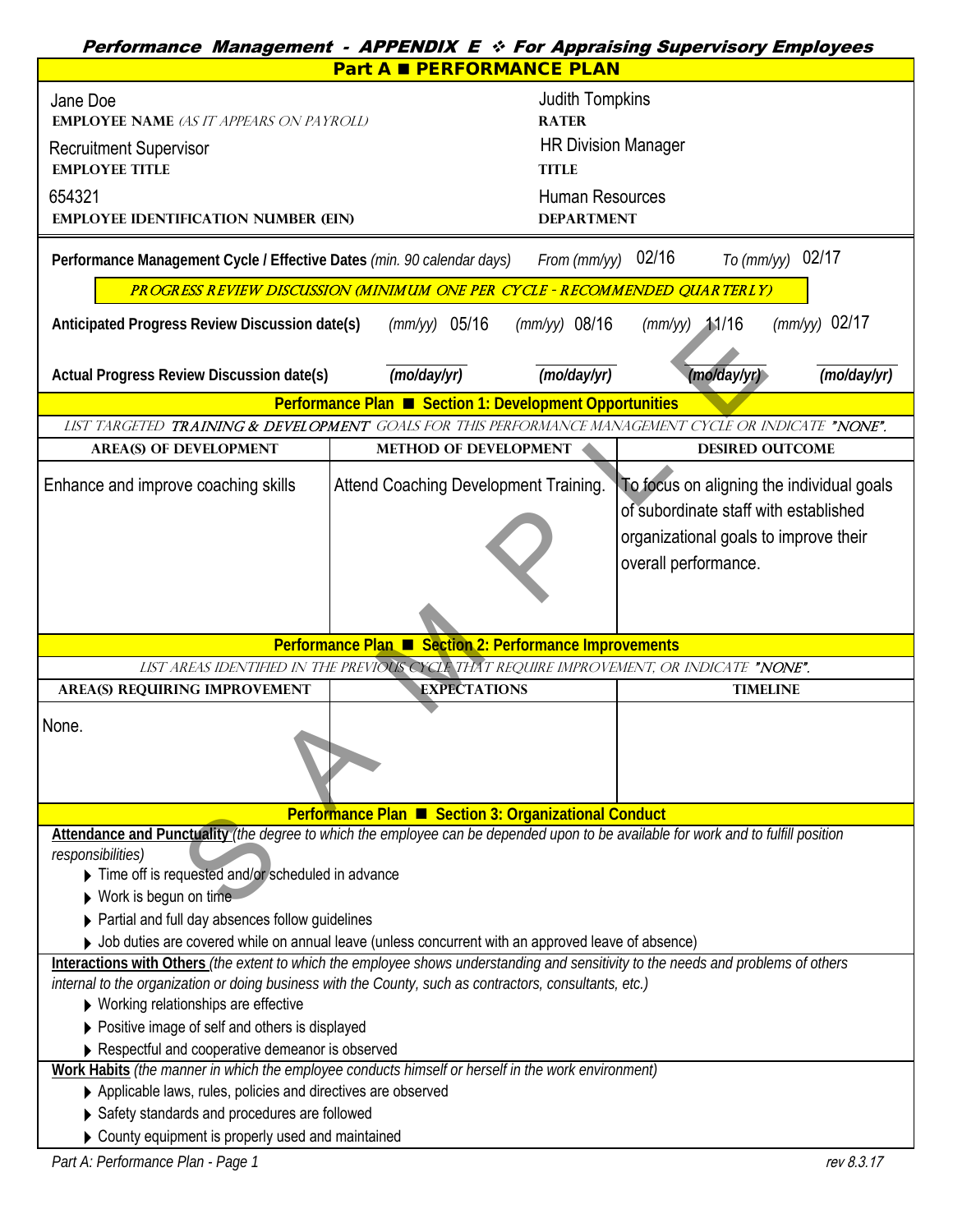## Performance Management - APPENDIX E  $\div$  For Appraising Supervisory Employees **Performance Plan ■ Section 4: Customized Performance Dimensions**

Include a minimum of three / maximum of five dimensions for this performance management cycle

Coaching (the degree to which the supervisor identifies and integrates coaching opportunities into supervisory responsibilities)

• Actively assesses employee performance capabilities through observation and interaction.

• Effectively tailors coaching styles to individual employees to enhance / improve individual performance and team contributions.

• Actively identifies development opportunities and encourages creative thinking when assigning work.

Delegation (the degree to which the supervisor fosters employee development through delegation)

- The townich the supervisor fosters employee development through delegation)<br>appropriate for delegation and, giving consideration to strengths, opportunity areas<br>ts delegation recipients.<br>projects are clearly defined and th • Identifies projects appropriate for delegation and, giving consideration to strengths, opportunity areas and workload, selects delegation recipients.
- Assures delegated projects are clearly defined and that recipients receive adequate information and resources to successfully carry out assignments.

• Clearly communicates expectations, appropriately monitors progress and redirects efforts as necessary.

Management Communications (the degree to which the supervisor provides and engages in upward, downward and lateral communication)

- Effectively represents employees' ideas, opinions and concerns to their manager(s).
- Appropriately communicates their manager's perspectives to employees.
- Consistently provides concise, timely, accurate and candid information to managers and employees at all levels.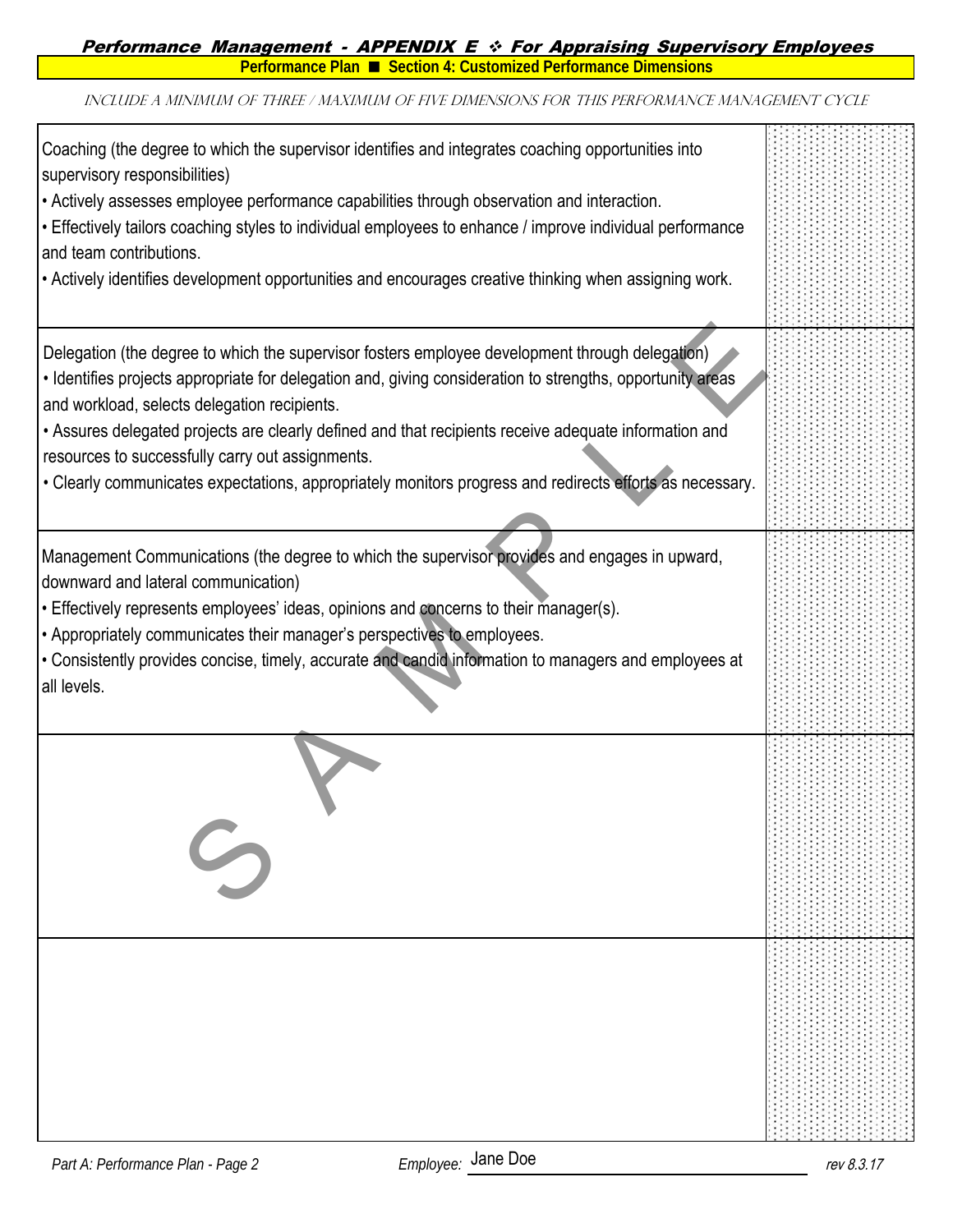| <u> Performance Management - APPENDIX E <math>\cdot \cdot</math> For Appraising Supervisory Employees</u><br><b>Performance Plan ■ Section 5: Leadership</b>                                                                                                                                                                                                                                                                                                                       |                                                  |  |  |
|------------------------------------------------------------------------------------------------------------------------------------------------------------------------------------------------------------------------------------------------------------------------------------------------------------------------------------------------------------------------------------------------------------------------------------------------------------------------------------|--------------------------------------------------|--|--|
|                                                                                                                                                                                                                                                                                                                                                                                                                                                                                    |                                                  |  |  |
| Staff Relations (the degree to which the employee creates and maintains effective supervisor/staff relations)<br>Fair and equitable treatment of staff is observed<br>▶ Work environment is safe and free from harassment<br>Support for a diverse workforce is exhibited                                                                                                                                                                                                          |                                                  |  |  |
| Productivity Results (the degree to which the employee oversees the workflow and processes of a work unit, division or department)<br>Decisions made are timely and appropriate to the situation<br>▶ Problems and challenges are handled with proficiency<br>Expected results are achieved on time and within budget                                                                                                                                                              |                                                  |  |  |
| Supervision (the extent to which the employee shows the ability to authorize work and supervise assigned staff)<br>▶ Work schedules are established and monitored for effectiveness<br>Directives given are clear and communicated in a timely manner<br>▶ Performance feedback is given in accordance with County guidelines<br>Recognition and staff development opportunities are appropriately provided<br>Thorough and timely action is taken in response to poor performance |                                                  |  |  |
| Performance Management (the degree to which the employee adheres to Performance Management program parameters and effectively<br>utilizes all components)<br>▶ Plans and Appraisals are prepared, submitted for approval and consistently issued in a timely manner<br>▶ Plan content is job-related, specific, measurable, achievable, realistic and time-sensitive<br>▶ Progress Review Discussions are conducted at least once per appraisal cycle for assigned staff           |                                                  |  |  |
| <b>Performance Plan ■ Section 6: Signatures</b>                                                                                                                                                                                                                                                                                                                                                                                                                                    |                                                  |  |  |
| Performance Plans must not be retroactive, therefore the month / year following the Rater's and Employee's signatures below<br>must match the beginning month / year of the Performance Management Cycle effective dates.                                                                                                                                                                                                                                                          |                                                  |  |  |
| Rater: I met with the employee and discussed this Performance Plan.                                                                                                                                                                                                                                                                                                                                                                                                                |                                                  |  |  |
| Rater's Signature (Signs first, immediately after discussing plan with<br>employee)                                                                                                                                                                                                                                                                                                                                                                                                | Date (mo/day/yr plan discussed with<br>employee) |  |  |
| Employee: I was given the opportunity to discuss the content of this Performance Plan with my Rater. I understand that I will<br>receive an appraisal at the end of this appraisal cycle.                                                                                                                                                                                                                                                                                          |                                                  |  |  |
| Employee's Signature (Signs second, immediately after discussing<br>plan with Rater)                                                                                                                                                                                                                                                                                                                                                                                               | Date (mo/day/yr plan discussed with Rater)       |  |  |
| Reviewer: I concur with the content of this Performance Plan.                                                                                                                                                                                                                                                                                                                                                                                                                      |                                                  |  |  |
| Reviewer's Signature (Final approval - signs last, after<br>Employee/Rater meet and sign)                                                                                                                                                                                                                                                                                                                                                                                          | Date (mo/day/yr)                                 |  |  |
| A copy of the issued and Reviewer-signed Performance Plan is given to the employee. The original is maintained in the department<br>personnel file. Please do not send a copy of the Performance Plan to Human Resources.                                                                                                                                                                                                                                                          |                                                  |  |  |
| To print Performance Plan only: print pages 1-3 (please consider the environment and print double-sided)                                                                                                                                                                                                                                                                                                                                                                           |                                                  |  |  |

*Employee:* Jane Doe *rev 8.3.17*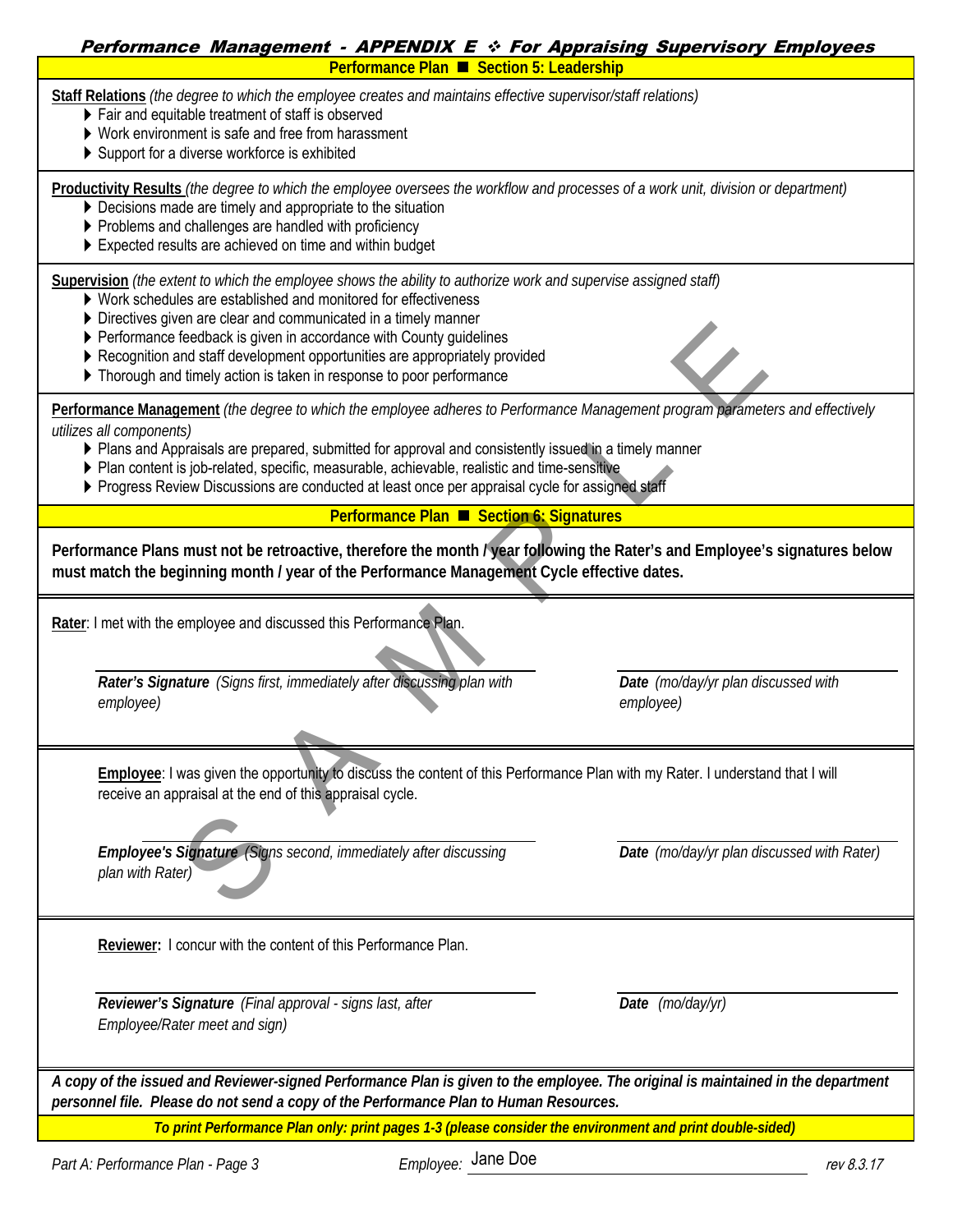*This page intentionally left blank* This page intentionally left blank<br>
S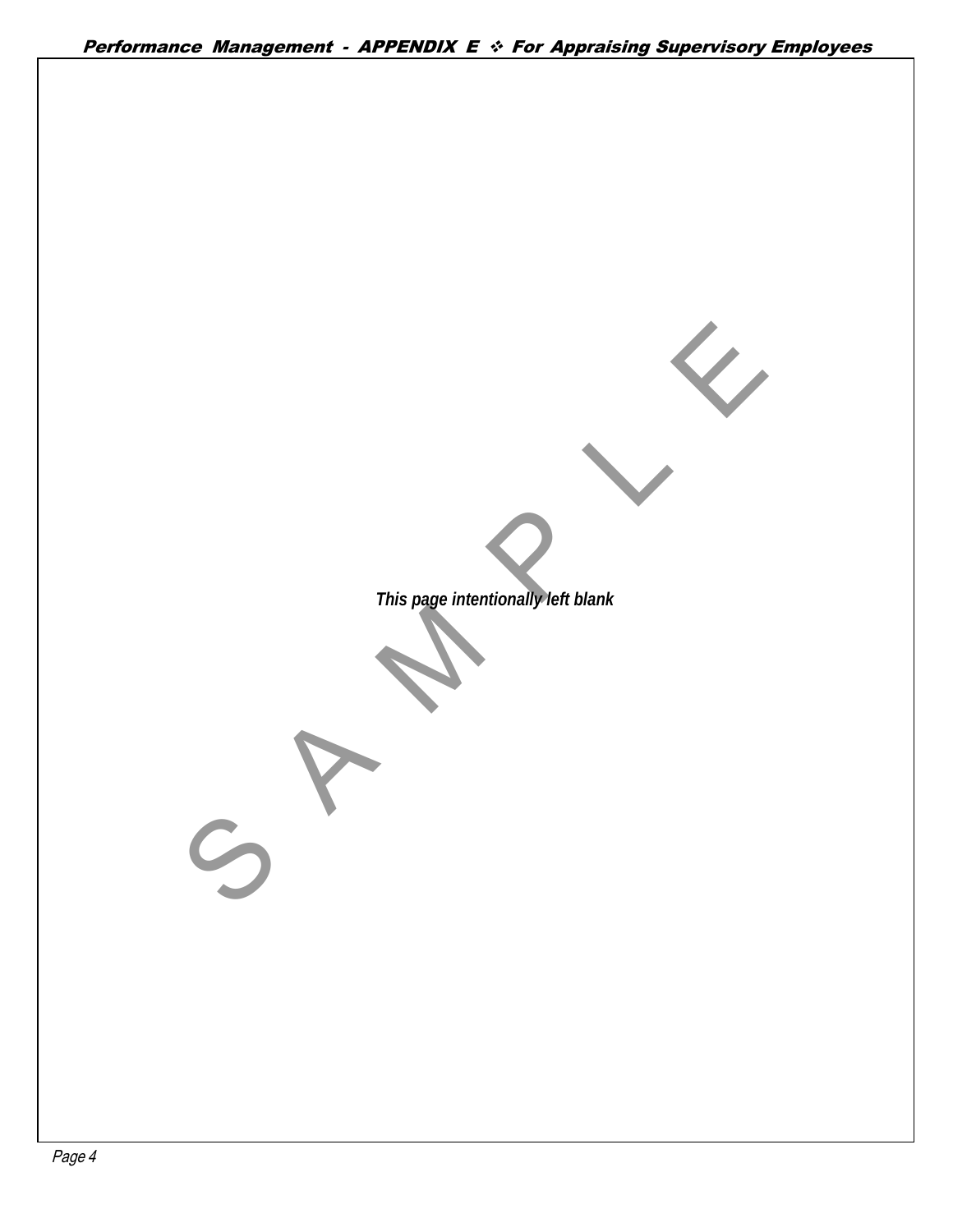| Performance Management - APPENDIX E $\cdot$ For Appraising Supervisory Employees                                                                                                                                                                                                                                                                                                                           |                                                                                                                                     |                                                                                                                                                     |  |  |
|------------------------------------------------------------------------------------------------------------------------------------------------------------------------------------------------------------------------------------------------------------------------------------------------------------------------------------------------------------------------------------------------------------|-------------------------------------------------------------------------------------------------------------------------------------|-----------------------------------------------------------------------------------------------------------------------------------------------------|--|--|
| <b>Part B ● PERFORMANCE APPRAISAL</b>                                                                                                                                                                                                                                                                                                                                                                      |                                                                                                                                     |                                                                                                                                                     |  |  |
| Jane Doe<br><b>EMPLOYEE NAME</b> (AS IT APPEARS ON PAYROLL)<br><b>Recruitment Supervisor</b><br><b>EMPLOYEE TITLE</b><br>654321<br><b>EMPLOYEE IDENTIFICATION NUMBER (EIN)</b>                                                                                                                                                                                                                             | <b>Judith Tompkins</b><br><b>RATER</b><br><b>HR Division Manager</b><br><b>TITLE</b><br><b>Human Resources</b><br><b>DEPARTMENT</b> |                                                                                                                                                     |  |  |
| Performance Management Cycle / Effective Dates<br>(Min 90 calendar days / max approx. 1 yr)                                                                                                                                                                                                                                                                                                                | From (mm/yy)                                                                                                                        | 02/16<br>02/17<br>To (mm/yy)                                                                                                                        |  |  |
| Type: Annual Appraisal                                                                                                                                                                                                                                                                                                                                                                                     | Actual Date Appraisal Issued to Employee:                                                                                           | (mo/day/yr)                                                                                                                                         |  |  |
|                                                                                                                                                                                                                                                                                                                                                                                                            | Performance Appraisal ● Section 1: Development Opportunities                                                                        |                                                                                                                                                     |  |  |
|                                                                                                                                                                                                                                                                                                                                                                                                            | TARGETED TRAINING AND DEVELOPMENT GOALS FOR THIS PERFORMANCE MANAGEMENT CYCLE, IF ANY.                                              |                                                                                                                                                     |  |  |
| <b>AREA(S) OF DEVELOPMENT</b>                                                                                                                                                                                                                                                                                                                                                                              | <b>METHOD OF DEVELOPMENT</b>                                                                                                        | <b>DESIRED OUTCOME</b>                                                                                                                              |  |  |
| Enhance and improve coaching skills                                                                                                                                                                                                                                                                                                                                                                        | Attend Coaching Development Training.                                                                                               | To focus on aligning the individual goals<br>of subordinate staff with established<br>organizational goals to improve their<br>overall performance. |  |  |
| RATER'S COMMENTS (TO BE COMPLETED AS PART OF APPRAISAL)                                                                                                                                                                                                                                                                                                                                                    |                                                                                                                                     |                                                                                                                                                     |  |  |
| Jane has achieved her coaching certification and has clearly mastered the art of proactive and focused listening. She is very<br>attentive to her employees and provides constructive feedback in a way that inspires them to do better. Jane always solicits<br>feedback to ensure employee satisfaction and then uses that information to continually look for ways to improve the overall<br>operation. |                                                                                                                                     |                                                                                                                                                     |  |  |
| Performance Appraisal ● Section 2: Performance Improvements                                                                                                                                                                                                                                                                                                                                                |                                                                                                                                     |                                                                                                                                                     |  |  |
| AREAS IDENTIFIED IN THE PREVIOUS CYCLE THAT REQUIRE IMPROVEMENT, IF ANY.                                                                                                                                                                                                                                                                                                                                   |                                                                                                                                     |                                                                                                                                                     |  |  |
| <b>AREA(S) REQUIRING IMPROVEMENT</b>                                                                                                                                                                                                                                                                                                                                                                       | <b>EXPECTATIONS</b>                                                                                                                 | <b>TIMELINE</b>                                                                                                                                     |  |  |
| None.                                                                                                                                                                                                                                                                                                                                                                                                      |                                                                                                                                     |                                                                                                                                                     |  |  |

|                                                                | Performance Appraisal ● Section 2: Performance Improvements              |                 |
|----------------------------------------------------------------|--------------------------------------------------------------------------|-----------------|
|                                                                | AREAS IDENTIFIED IN THE PREVIOUS CYCLE THAT REQUIRE IMPROVEMENT, IF ANY. |                 |
| <b>AREA(S) REQUIRING IMPROVEMENT</b>                           | <b>EXPECTATIONS</b>                                                      | <b>TIMELINE</b> |
| None.                                                          |                                                                          |                 |
| <b>RATER'S COMMENTS</b> (TO BE COMPLETED AS PART OF APPRAISAL) |                                                                          |                 |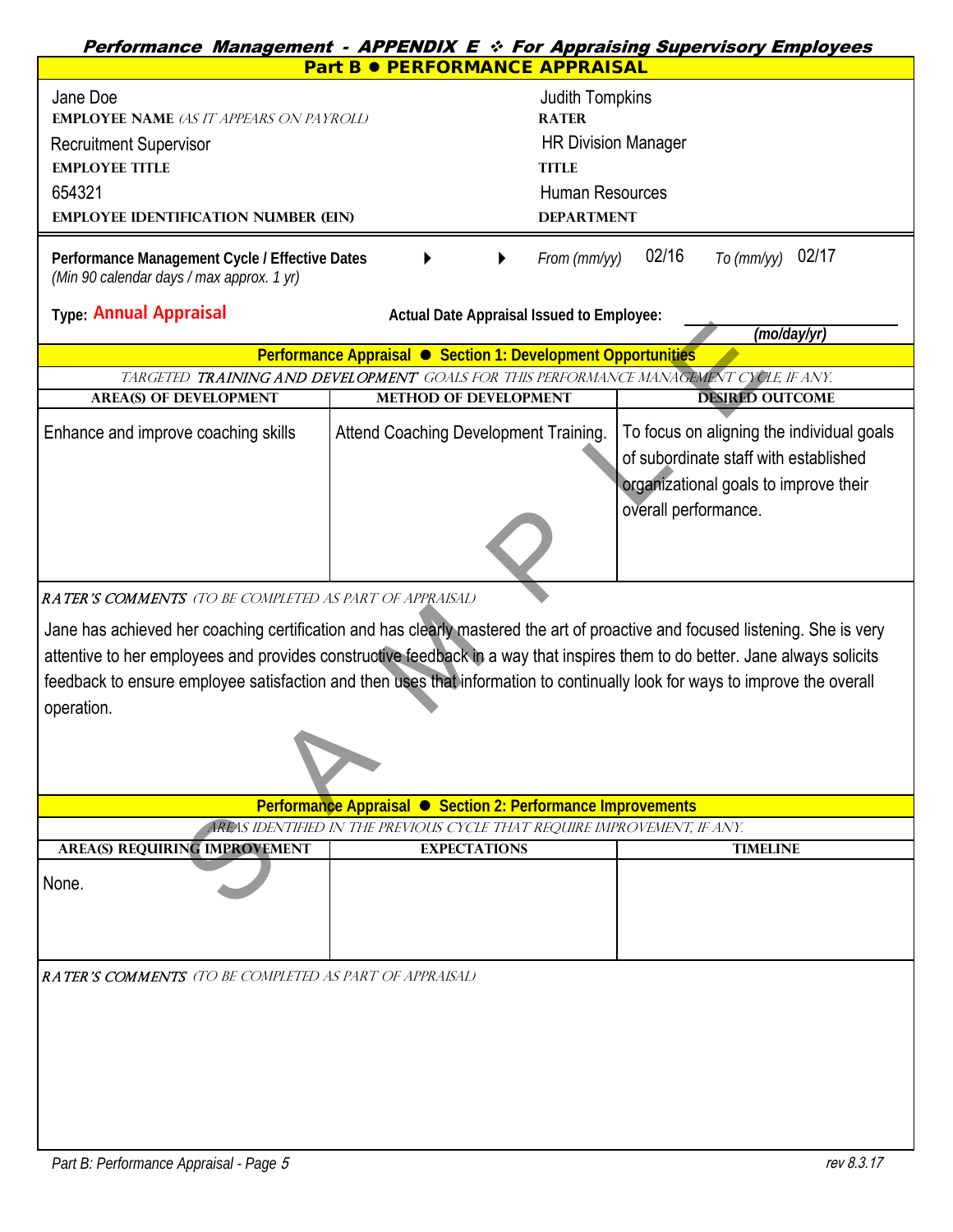| Performance Management - APPENDIX E $\div$ For Appraising Supervisory Employees                                                                                                                                                                                                                                                                                                                          |                          |                     |
|----------------------------------------------------------------------------------------------------------------------------------------------------------------------------------------------------------------------------------------------------------------------------------------------------------------------------------------------------------------------------------------------------------|--------------------------|---------------------|
| Performance Appraisal ● Section 3: Organizational Conduct                                                                                                                                                                                                                                                                                                                                                |                          | <b>RATING</b>       |
| Attendance and Punctuality (the degree to which the employee can be depended upon to be available for work and<br>to fulfill position responsibilities)                                                                                                                                                                                                                                                  |                          | <b>SURPASSES</b>    |
| Time off is requested and/or scheduled in advance<br>▶ Work is begun on time<br>▶ Partial and full day absences follow guidelines<br>If Job duties are covered while on annual leave (unless concurrent with an approved leave of absence)                                                                                                                                                               |                          | <b>SUCCESSFUL</b>   |
|                                                                                                                                                                                                                                                                                                                                                                                                          |                          | <b>INCONSISTENT</b> |
|                                                                                                                                                                                                                                                                                                                                                                                                          |                          | <b>UNACCEPTABLE</b> |
| Interactions with Others (the extent to which the employee shows understanding & sensitivity to the needs and<br>problems of others internal to the organization or doing business with the County, i.e., contractors, consultants, etc.)<br>▶ Working relationships are effective<br>▶ Positive image of self and others is displayed<br>Respectful and cooperative demeanor is observed                |                          | <b>SURPASSES</b>    |
|                                                                                                                                                                                                                                                                                                                                                                                                          |                          | SUCCESSFUL          |
|                                                                                                                                                                                                                                                                                                                                                                                                          |                          | <b>INCONSISTENT</b> |
|                                                                                                                                                                                                                                                                                                                                                                                                          |                          | <b>UNACCEPTABLE</b> |
| Work Habits (the manner in which the employee conducts him or herself in the work environment)<br>Applicable laws, rules, policies and directives are observed                                                                                                                                                                                                                                           |                          | <b>SURPASSES</b>    |
| Safety standards and procedures are followed<br>County equipment is properly used and maintained                                                                                                                                                                                                                                                                                                         | $\boldsymbol{\odot}$     | <b>SUCCESSFUL</b>   |
|                                                                                                                                                                                                                                                                                                                                                                                                          |                          | <b>INCONSISTENT</b> |
|                                                                                                                                                                                                                                                                                                                                                                                                          |                          | <b>UNACCEPTABLE</b> |
| <b>CATEGORY NARRATIVE</b> (REFLECTS AN OVERVIEW OF PERFORMANCE CATEGORY RATINGS FOR SECTION 3)                                                                                                                                                                                                                                                                                                           |                          |                     |
| Jane continues to be a valued member of our crew and is a person we are able to count on. Jane's focus on her attendance<br>and punctuality has made our core group operate significantly better over the past 12 months. She interacts well with clients<br>and customers (both internal and external); she understands and follows the rules, policies and procedures as established by<br>the County. |                          |                     |
|                                                                                                                                                                                                                                                                                                                                                                                                          |                          |                     |
|                                                                                                                                                                                                                                                                                                                                                                                                          |                          |                     |
| Performance Appraisal ● Section 4: Customized Performance Dimensions                                                                                                                                                                                                                                                                                                                                     |                          | <b>RATING</b>       |
| PLEASE RATE THIS EMPLOYEE FOR EACH DIMENSION LISTED                                                                                                                                                                                                                                                                                                                                                      |                          |                     |
| Coaching (the degree to which the supervisor identifies and integrates coaching opportunities into                                                                                                                                                                                                                                                                                                       | $\left( \bullet \right)$ | <b>SURPASSES</b>    |
| supervisory responsibilities)<br>• Actively assesses employee performance capabilities through observation and interaction.<br>• Effectively tailors coaching styles to individual employees to enhance / improve individual performance<br>and team contributions.<br>• Actively identifies development opportunities and encourages creative thinking when assigning work.                             |                          | <b>SUCCESSFUL</b>   |
|                                                                                                                                                                                                                                                                                                                                                                                                          |                          | <b>INCONSISTENT</b> |
|                                                                                                                                                                                                                                                                                                                                                                                                          |                          | <b>UNACCEPTABLE</b> |
| Fmployee Jane Doe<br>Part $R_1$ Performance Annraisal - Page 6                                                                                                                                                                                                                                                                                                                                           |                          | rev 8.3.17          |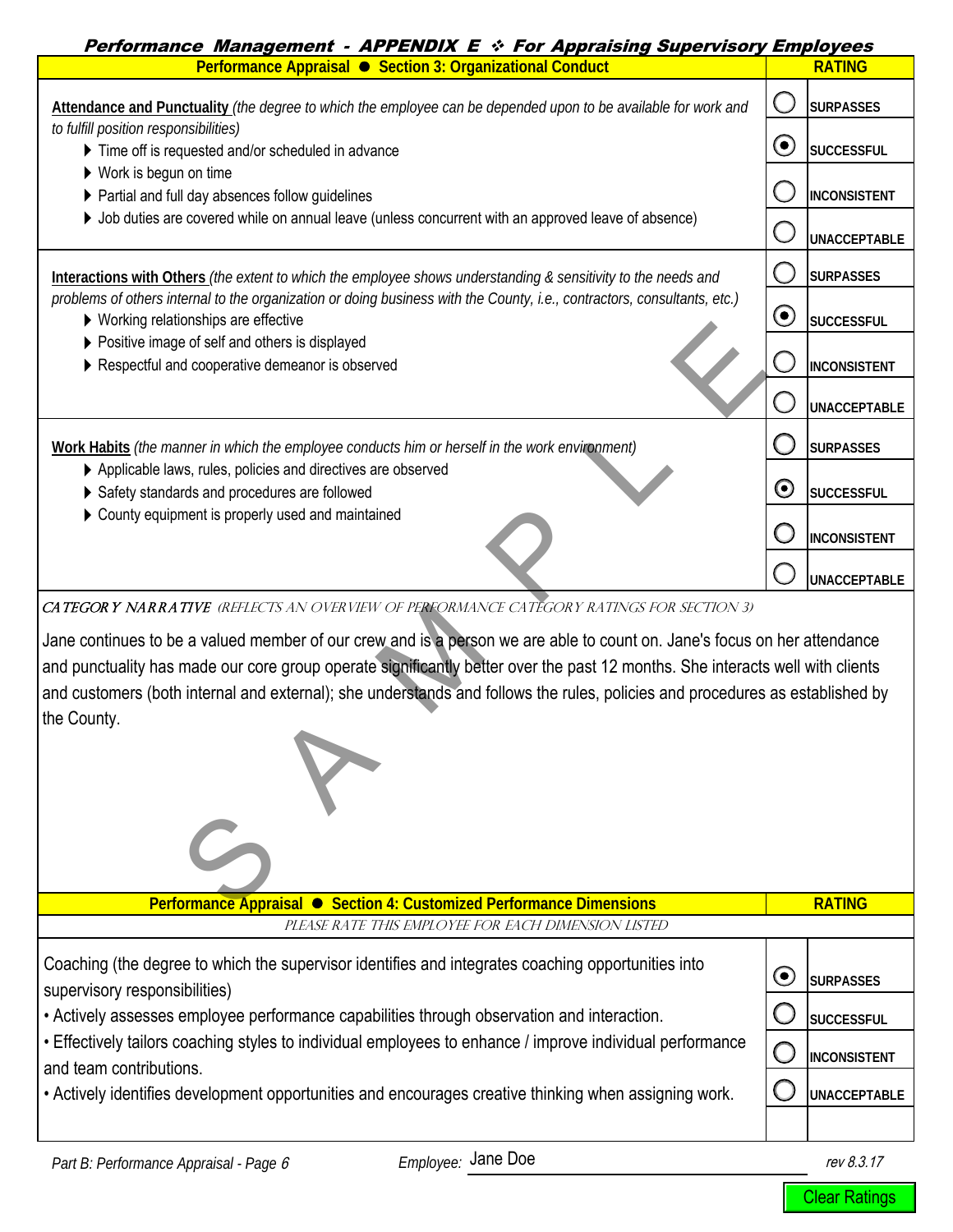| <b>Performance Management - APPENDIX E <math>\div</math> For Appraising Supervisory Employees</b>                                                                                                                                                             |                             |                                            |
|---------------------------------------------------------------------------------------------------------------------------------------------------------------------------------------------------------------------------------------------------------------|-----------------------------|--------------------------------------------|
| Performance Appraisal ● Section 4: Customized Performance Dimensions (cont'd)                                                                                                                                                                                 |                             | <b>RATING</b>                              |
| Delegation (the degree to which the supervisor fosters employee development through delegation)<br>• Identifies projects appropriate for delegation and, giving consideration to strengths, opportunity areas<br>and workload, selects delegation recipients. | $\textcolor{blue}{\bullet}$ | <b>SURPASSES</b><br><b>SUCCESSFUL</b>      |
| • Assures delegated projects are clearly defined and that recipients receive adequate information and<br>resources to successfully carry out assignments.                                                                                                     |                             | <b>INCONSISTENT</b>                        |
| • Clearly communicates expectations, appropriately monitors progress and redirects efforts as necessary.                                                                                                                                                      | U                           | <b>UNACCEPTABLE</b>                        |
| Management Communications (the degree to which the supervisor provides and engages in upward,<br>downward and lateral communication)                                                                                                                          |                             | <b>SURPASSES</b>                           |
| • Effectively represents employees' ideas, opinions and concerns to their manager(s).<br>• Appropriately communicates their manager's perspectives to employees.                                                                                              | $\boldsymbol{\Theta}$       | <b>SUCCESSFUL</b>                          |
| • Consistently provides concise, timely, accurate and candid information to managers and employees at<br>all levels.                                                                                                                                          | $\Box$                      | <b>INCONSISTENT</b><br><b>UNACCEPTABLE</b> |
|                                                                                                                                                                                                                                                               |                             |                                            |
|                                                                                                                                                                                                                                                               |                             | <b>SURPASSES</b>                           |
|                                                                                                                                                                                                                                                               |                             | <b>SUCCESSFUL</b>                          |
|                                                                                                                                                                                                                                                               |                             | <b>INCONSISTENT</b><br><b>UNACCEPTABLE</b> |
|                                                                                                                                                                                                                                                               |                             | <b>SURPASSES</b>                           |
|                                                                                                                                                                                                                                                               |                             | <b>SUCCESSFUL</b>                          |
|                                                                                                                                                                                                                                                               |                             | INCONSISTENT<br><b>UNACCEPTABLE</b>        |
| CATECORY NARRATIVE (REFLECTS AN OVERVIEW OF PERFORMANCE CATECORY RATINGS FOR SECTION 4)                                                                                                                                                                       |                             |                                            |

CATEGORY NARRATIVE (REFLECTS AN OVERVIEW OF PERFORMANCE CATEGORY RATINGS FOR SECTION 4)

Jane draws on the knowledge and skills of others. She is available when needed and has an open door policy for subordinates. Jane possesses an ability to strategically direct and manage her team to meet the company's goals. She delegates effectively which fosters an atmosphere of confidence and growth for her supporting staff. She is very good at providing her team with constructive and positive feedback. Jane has a special ability to maintain ongoing communication with her employees in a way that promotes their job knowledge and success within the organization.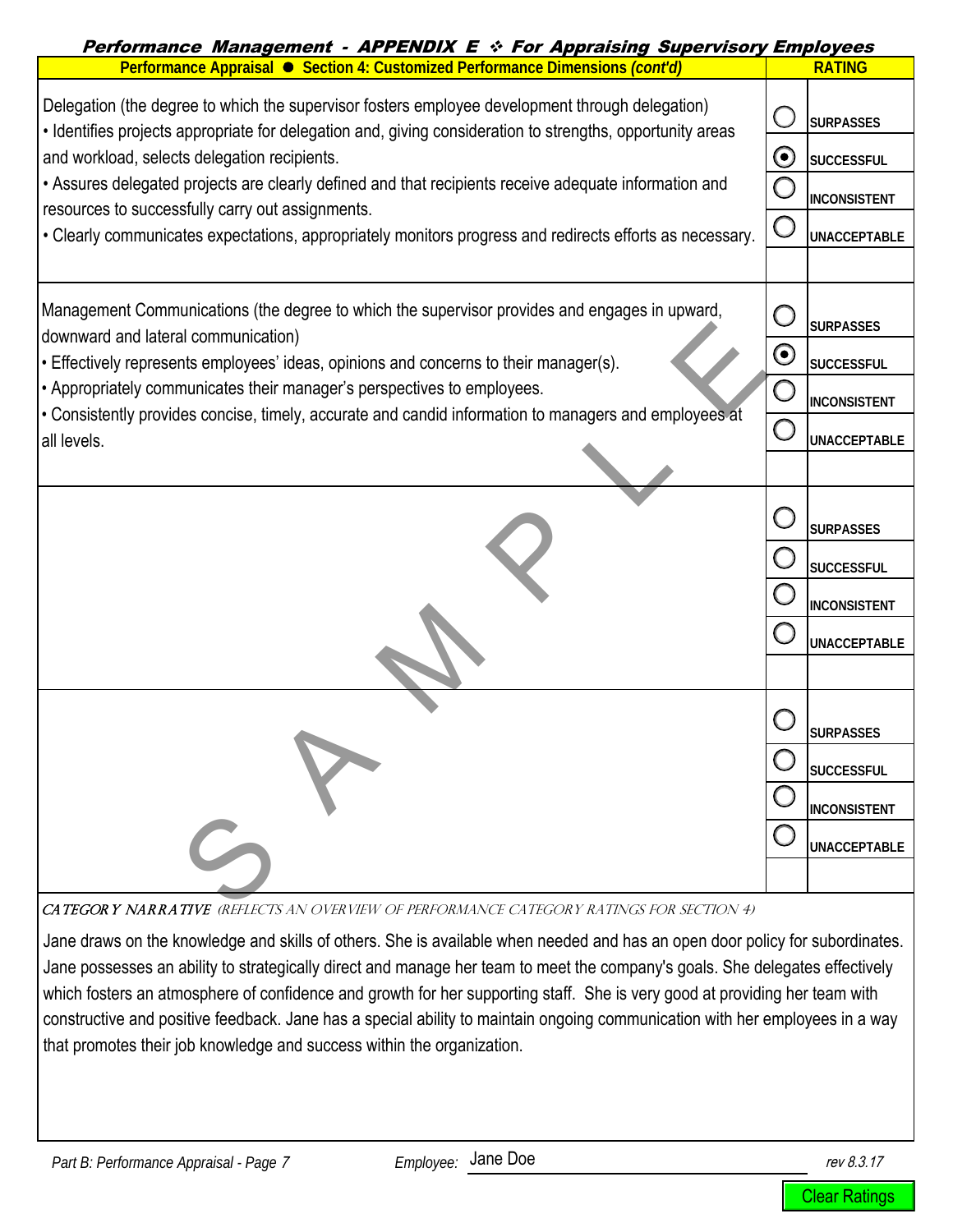| Performance Management - APPENDIX E $\div$ For Appraising Supervisory Employees<br><b>Performance Appraisal ● Section 5: Leadership</b>                                                                                                                                                                                                                                                                                                                                                                                   |                       |                     |
|---------------------------------------------------------------------------------------------------------------------------------------------------------------------------------------------------------------------------------------------------------------------------------------------------------------------------------------------------------------------------------------------------------------------------------------------------------------------------------------------------------------------------|-----------------------|---------------------|
| Staff Relations (the degree to which the employee creates and maintains effective supervisor/staff relations)                                                                                                                                                                                                                                                                                                                                                                                                             |                       | <b>SURPASSES</b>    |
| Fair and equitable treatment of staff is observed                                                                                                                                                                                                                                                                                                                                                                                                                                                                         | $\boldsymbol{\Theta}$ | <b>SUCCESSFUL</b>   |
| Work environment is safe and free from harassment<br>Support for a diverse workforce is exhibited                                                                                                                                                                                                                                                                                                                                                                                                                         |                       | <b>INCONSISTENT</b> |
|                                                                                                                                                                                                                                                                                                                                                                                                                                                                                                                           |                       | <b>UNACCEPTABLE</b> |
| Productivity Results (the degree to which the employee oversees the workflow and processes of a work unit, division or<br>department)                                                                                                                                                                                                                                                                                                                                                                                     |                       | <b>SURPASSES</b>    |
| Decisions made are timely and appropriate to the situation                                                                                                                                                                                                                                                                                                                                                                                                                                                                | C                     | <b>SUCCESSFUL</b>   |
| ▶ Problems and challenges are handled with proficiency<br>Expected results are achieved on time and within budget                                                                                                                                                                                                                                                                                                                                                                                                         |                       | <b>INCONSISTENT</b> |
|                                                                                                                                                                                                                                                                                                                                                                                                                                                                                                                           |                       | <b>UNACCEPTABLE</b> |
| Supervision (the extent to which the employee shows the ability to authorize work and supervise assigned staff)                                                                                                                                                                                                                                                                                                                                                                                                           |                       | <b>SURPASSES</b>    |
| ▶ Work schedules are established and monitored for effectiveness<br>Directives given are clear and communicated in a timely manner                                                                                                                                                                                                                                                                                                                                                                                        | $\boldsymbol{\Theta}$ | <b>SUCCESSFUL</b>   |
| Performance feedback is given in accordance with County guidelines<br>Recognition and staff development opportunities are appropriately provided                                                                                                                                                                                                                                                                                                                                                                          |                       | <b>INCONSISTENT</b> |
| Thorough and timely action is taken in response to poor performance                                                                                                                                                                                                                                                                                                                                                                                                                                                       |                       | <b>UNACCEPTABLE</b> |
| Performance Management (the degree to which the employee adheres to Performance Management program parameters<br>and effectively utilizes all components)                                                                                                                                                                                                                                                                                                                                                                 | $\boldsymbol{\Theta}$ | <b>SURPASSES</b>    |
| ▶ Plans and Appraisals are prepared, submitted for approval and consistently issued in a timely manner                                                                                                                                                                                                                                                                                                                                                                                                                    |                       | <b>SUCCESSFUL</b>   |
| Plan content is job-related, specific, measurable, achievable, realistic and time-sensitive<br>▶ Progress Review Discussions are conducted at least once per appraisal cycle for assigned staff                                                                                                                                                                                                                                                                                                                           |                       | <b>INCONSISTENT</b> |
|                                                                                                                                                                                                                                                                                                                                                                                                                                                                                                                           |                       | <b>UNACCEPTABLE</b> |
| <b>CATEGORY NARRATIVE</b> (REFLECTS AN OVERVIEW OF PERFORMANCE CATEGORY RATINGS FOR SECTION 5)                                                                                                                                                                                                                                                                                                                                                                                                                            |                       |                     |
| Jane sets high ethical standards which shows throughout her finished work product. She demonstrates "team player" behavior<br>and views individual success as imperative to group success. She is always honest, straightforward, fair and polite. She<br>displays strong analytical skills and can zero in on the cause of problems and offer creative solutions. Jane exhibits strong<br>leadership skills and is very supportive of her supporting staff. She constantly sets an example for subordinates in following |                       |                     |

## CATEGORY NARRATIVE (REFLECTS AN OVERVIEW OF PERFORMANCE CATEGORY RATINGS FOR SECTION 5)

Jane sets high ethical standards which shows throughout her finished work product. She demonstrates "team player" behavior and views individual success as imperative to group success. She is always honest, straightforward, fair and polite. She displays strong analytical skills and can zero in on the cause of problems and offer creative solutions. Jane exhibits strong leadership skills and is very supportive of her supporting staff. She constantly sets an example for subordinates in following departmental policies and procedures. She is very well versed in the performance management process and effectively administers plans, appraisals and progress review discussions in a timely manner. Jane has an innate ability to set precise, measurable goals that are realistic, challenging and compatible with organizational goals.